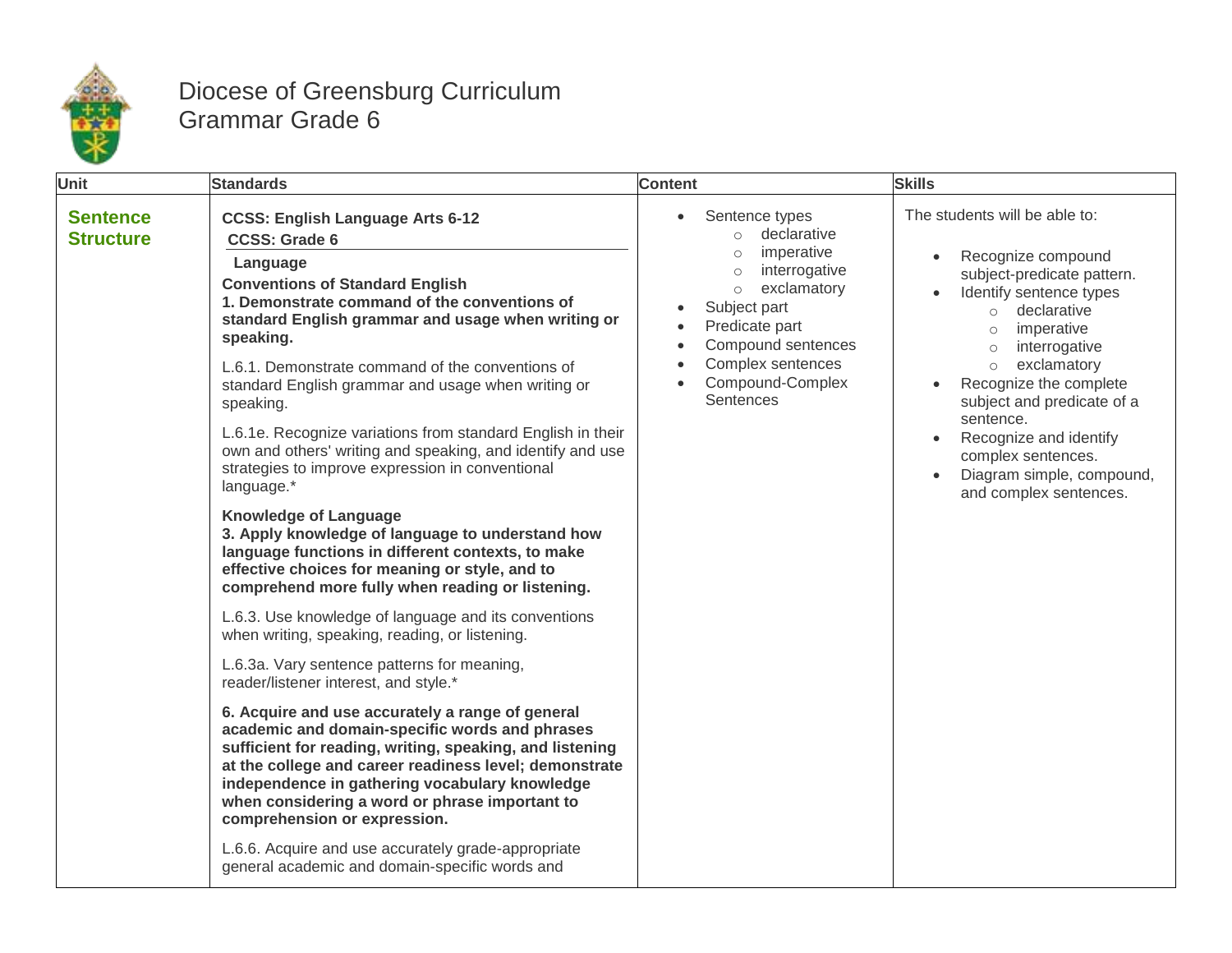| Unit         | <b>Standards</b>                                                                                                                                                                                                                                                                                                                                                                                                                                                                                                                              | <b>Content</b>                                                                                                                                                                                                                                                    | <b>Skills</b>                                                                                                                                                                                                                                                                                                                                                        |
|--------------|-----------------------------------------------------------------------------------------------------------------------------------------------------------------------------------------------------------------------------------------------------------------------------------------------------------------------------------------------------------------------------------------------------------------------------------------------------------------------------------------------------------------------------------------------|-------------------------------------------------------------------------------------------------------------------------------------------------------------------------------------------------------------------------------------------------------------------|----------------------------------------------------------------------------------------------------------------------------------------------------------------------------------------------------------------------------------------------------------------------------------------------------------------------------------------------------------------------|
|              | phrases; gather vocabulary knowledge when considering<br>a word or phrase important to comprehension or<br>expression.<br><b>Language Progressive Skills</b><br>L.3.3a. Choose words and phrases for effect.<br>L.4.1f. Produce complete sentences, recognizing and<br>correcting inappropriate fragments and run-ons.<br>L.4.3a. Choose words and phrases to convey ideas<br>precisely.<br>© Copyright 2010. National Governors Association Center<br>for Best Practices and Council of Chief State School<br>Officers. All rights reserved. |                                                                                                                                                                                                                                                                   |                                                                                                                                                                                                                                                                                                                                                                      |
| <b>Nouns</b> | <b>CCSS: English Language Arts 6-12</b><br><b>CCSS: Grade 6</b><br>Language<br><b>Conventions of Standard English</b><br>1. Demonstrate command of the conventions of<br>standard English grammar and usage when writing or<br>speaking.<br>L.6.1. Demonstrate command of the conventions of<br>standard English grammar and usage when writing or<br>speaking.<br>© Copyright 2010. National Governors Association Center<br>for Best Practices and Council of Chief State School<br>Officers. All rights reserved.                          | Number and gender<br>Noun types<br>common<br>$\circ$<br>proper<br>$\circ$<br>abstract<br>$\circ$<br>collective<br>$\circ$<br>possessive<br>$\circ$<br>compound<br>$\circ$<br>Object of a verb<br>Object of a preposition<br>As an appositive<br>In direct address | The students will be able to:<br>Review number and gender.<br>Review noun types including:<br>common<br>$\bigcirc$<br>proper<br>$\circ$<br>abstract<br>$\circ$<br>collective<br>$\circ$<br>possessive<br>$\circ$<br>compound<br>$\circ$<br>Identify the position of a noun<br>in a sentence.<br>Correctly punctuate nouns as<br>appositive and in direct<br>address. |
| <b>Verbs</b> | <b>CCSS: English Language Arts 6-12</b><br><b>CCSS: Grade 6</b><br>Language<br><b>Conventions of Standard English</b><br>1. Demonstrate command of the conventions of                                                                                                                                                                                                                                                                                                                                                                         | Types of verbs<br>action<br>$\circ$<br>helping<br>$\circ$<br>(auxiliary)<br>linking and being<br>$\circ$<br>(auxiliary)<br>irregular<br>$\circlearrowright$                                                                                                       | The students will be able to:<br>Determine whether verbs are<br>transitive or intransitive.<br>Recognize and identify<br>tense.                                                                                                                                                                                                                                      |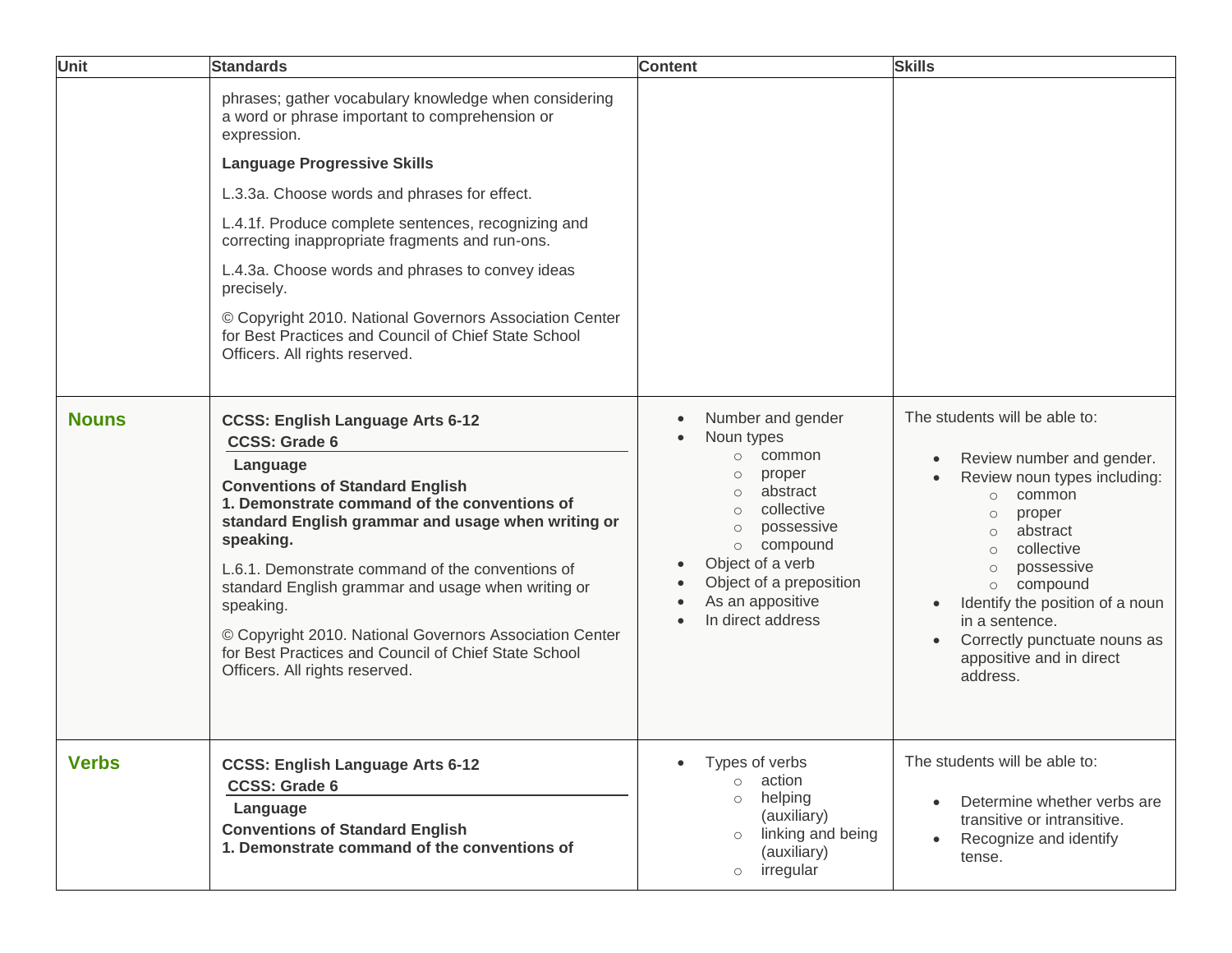| <b>Unit</b>       | <b>Standards</b>                                                                                                                                                                                                                                                                                                                                                                                                                                                                                                                                                                                                                                                                     | <b>Content</b>                                                                                                                                                                                                                                                                                                                                                                                                     | <b>Skills</b>                                                                                                                                                                                                                                                                                       |
|-------------------|--------------------------------------------------------------------------------------------------------------------------------------------------------------------------------------------------------------------------------------------------------------------------------------------------------------------------------------------------------------------------------------------------------------------------------------------------------------------------------------------------------------------------------------------------------------------------------------------------------------------------------------------------------------------------------------|--------------------------------------------------------------------------------------------------------------------------------------------------------------------------------------------------------------------------------------------------------------------------------------------------------------------------------------------------------------------------------------------------------------------|-----------------------------------------------------------------------------------------------------------------------------------------------------------------------------------------------------------------------------------------------------------------------------------------------------|
|                   | standard English grammar and usage when writing or<br>speaking.<br>L.6.1. Demonstrate command of the conventions of<br>standard English grammar and usage when writing or<br>speaking.<br>L.6.1e. Recognize variations from standard English in their<br>own and others' writing and speaking, and identify and use<br>strategies to improve expression in conventional<br>language.*<br><b>Language Progressive Skills</b><br>L.3.1f. Ensure subject-verb and pronoun-antecedent<br>agreement.<br>© Copyright 2010. National Governors Association Center<br>for Best Practices and Council of Chief State School<br>Officers. All rights reserved.                                 | Verb tense<br>present<br>$\circ$<br>past<br>$\circ$<br>future<br>$\circ$<br>progressive<br>$\circ$<br>perfect<br>$\circ$<br>Transitive and<br>intransitive<br>Principle parts<br>present<br>$\circ$<br>past<br>$\circ$<br>present participle<br>$\circ$<br>past participle<br>$\circ$<br>Subject-verb agreement<br>Troublesome verbs                                                                               | Apply tense to written work.<br>$\bullet$<br>Recognize the three different<br>types of verbs.<br>Apply the correct type of verb<br>in writing.<br>Use context clue to<br>$\bullet$<br>distinguish between<br>troublesome verbs (i.e. lie vs.<br>lay).<br>Apply correct usage of<br>irregular verbs. |
| <b>Adjectives</b> | <b>CCSS: English Language Arts 6-12</b><br><b>CCSS: Grade 6</b><br>Writing<br>3. Write narratives to develop real or imagined<br>experiences or events using effective technique, well-<br>chosen details, and well-structured event sequences.<br>W.6.3d. Use precise words and phrases, relevant<br>descriptive details, and sensory language to convey<br>experiences and events.<br>Language<br><b>Conventions of Standard English</b><br>1. Demonstrate command of the conventions of<br>standard English grammar and usage when writing or<br>speaking.<br>L.6.1. Demonstrate command of the conventions of<br>standard English grammar and usage when writing or<br>speaking. | Descriptive adjectives<br>Definite and Indefinite<br>articles<br>Numerical adjectives<br>$\bullet$<br>(definite and indefinite)<br>Adjectives as subject<br>complements<br>Comparative and<br>Superlative Adjectives<br><b>Demonstrative Adjectives</b><br>$\bullet$<br><b>Interrogative Adjectives</b><br>$\bullet$<br><b>Indefinite Adjectives</b><br>$\bullet$<br><b>Adjective Phrases</b><br>Proper adjectives | The students will be able to:<br>Identify adjective and the<br>$\bullet$<br>noun it modifies.<br>Classify types of adjectives<br>used.<br>Discover the different uses of<br>adjectives.<br>Use adjectives effectively in<br>writing.                                                                |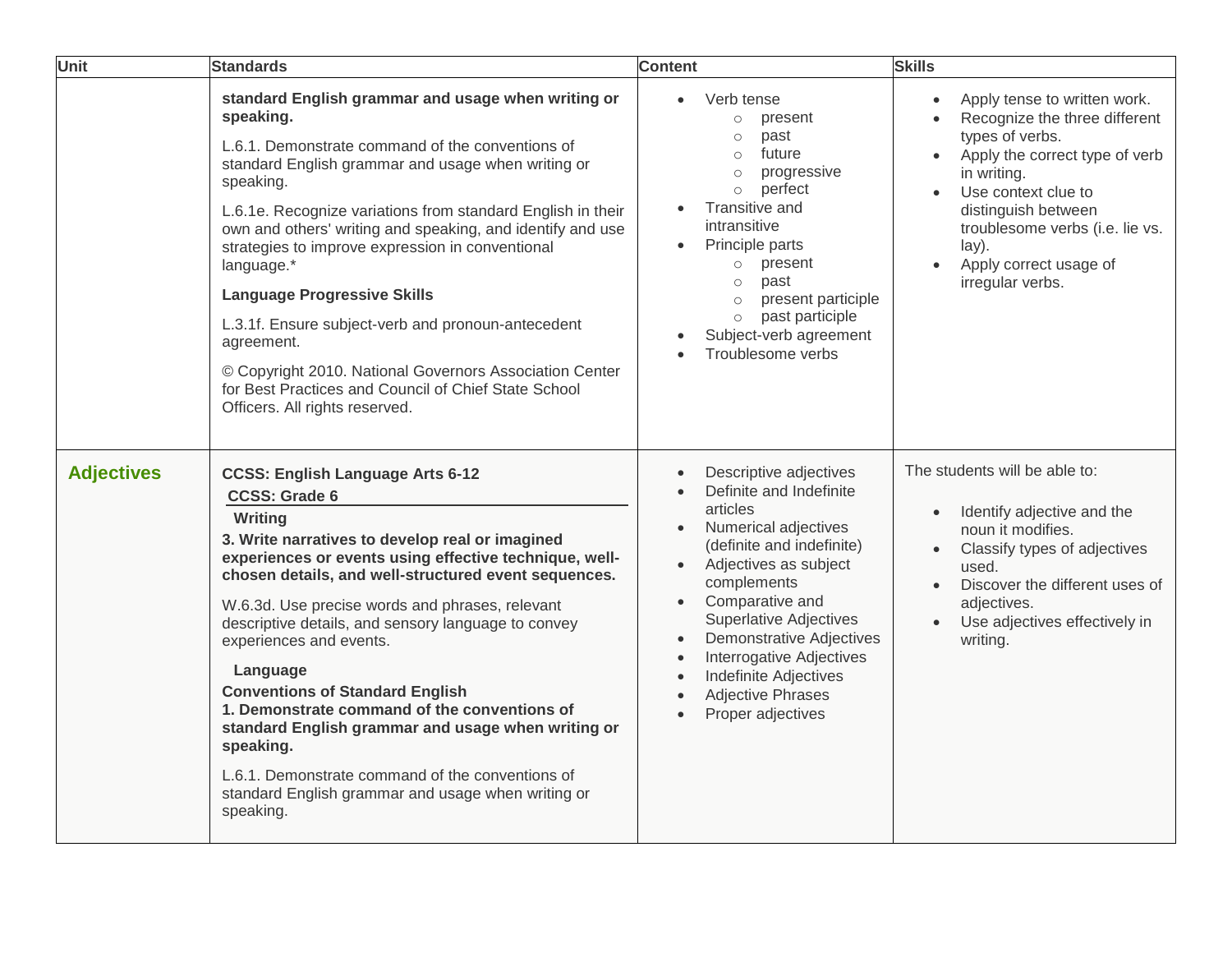| Unit                | <b>Standards</b>                                                                                                                                                                                                                                                                                                                                                                                                                                                                                                                                                                                                                                                                                                                                                                                                                          | <b>Content</b>                                                                                                                                                                             | <b>Skills</b>                                                                                                                                                                                                                                                                                                                                                                                                                                   |
|---------------------|-------------------------------------------------------------------------------------------------------------------------------------------------------------------------------------------------------------------------------------------------------------------------------------------------------------------------------------------------------------------------------------------------------------------------------------------------------------------------------------------------------------------------------------------------------------------------------------------------------------------------------------------------------------------------------------------------------------------------------------------------------------------------------------------------------------------------------------------|--------------------------------------------------------------------------------------------------------------------------------------------------------------------------------------------|-------------------------------------------------------------------------------------------------------------------------------------------------------------------------------------------------------------------------------------------------------------------------------------------------------------------------------------------------------------------------------------------------------------------------------------------------|
|                     | © Copyright 2010. National Governors Association Center<br>for Best Practices and Council of Chief State School<br>Officers. All rights reserved.                                                                                                                                                                                                                                                                                                                                                                                                                                                                                                                                                                                                                                                                                         |                                                                                                                                                                                            |                                                                                                                                                                                                                                                                                                                                                                                                                                                 |
| <b>Adverbs</b>      | <b>CCSS: English Language Arts 6-12</b><br><b>CCSS: Grade 6</b><br>Writing<br>3. Write narratives to develop real or imagined<br>experiences or events using effective technique, well-<br>chosen details, and well-structured event sequences.<br>W.6.3d. Use precise words and phrases, relevant<br>descriptive details, and sensory language to convey<br>experiences and events.<br>Language<br><b>Conventions of Standard English</b><br>1. Demonstrate command of the conventions of<br>standard English grammar and usage when writing or<br>speaking.<br>L.6.1. Demonstrate command of the conventions of<br>standard English grammar and usage when writing or<br>speaking.<br>© Copyright 2010. National Governors Association Center<br>for Best Practices and Council of Chief State School<br>Officers. All rights reserved. | Adverbs<br>As modifier of verbs<br>As modifiers of adverbs<br>and adjectives<br>Negation<br>$\bullet$<br>Time<br>Place<br>Manner<br>Degree<br>Words that can be<br>adverbs or prepositions | The students will be able to:<br>Recognize that adverbs<br>$\bullet$<br>modify verbs<br>Recognize and identify<br>adverbs of negation, time,<br>place, manner, and degree<br>Determine, from context,<br>$\bullet$<br>words that can be either<br>adverbs or prepositions<br>Review the use of -ly as the<br>$\bullet$<br>predominate suffix that<br>indicates an adverb<br>Review comparative and<br>$\bullet$<br>superlative forms of adverbs |
| <b>Prepositions</b> | <b>CCSS: English Language Arts 6-12</b><br><b>CCSS: Grade 6</b><br>Language<br><b>Conventions of Standard English</b><br>1. Demonstrate command of the conventions of<br>standard English grammar and usage when writing or<br>speaking.<br>L.6.1. Demonstrate command of the conventions of<br>standard English grammar and usage when writing or<br>speaking.                                                                                                                                                                                                                                                                                                                                                                                                                                                                           | Prepositions<br>$\bullet$<br>Prepositional phrases<br>adjectival<br>$\circ$<br>adverbial<br>Words that can be<br>prepositions and adverbs                                                  | The students will be able to:<br>Recognize that prepositional<br>$\bullet$<br>phrase begin with a<br>preposition and end with a<br>noun or pronoun.<br>Identify prepositional phrases<br>$\bullet$<br>Correctly relate the phrase to<br>$\bullet$<br>what it modifies                                                                                                                                                                           |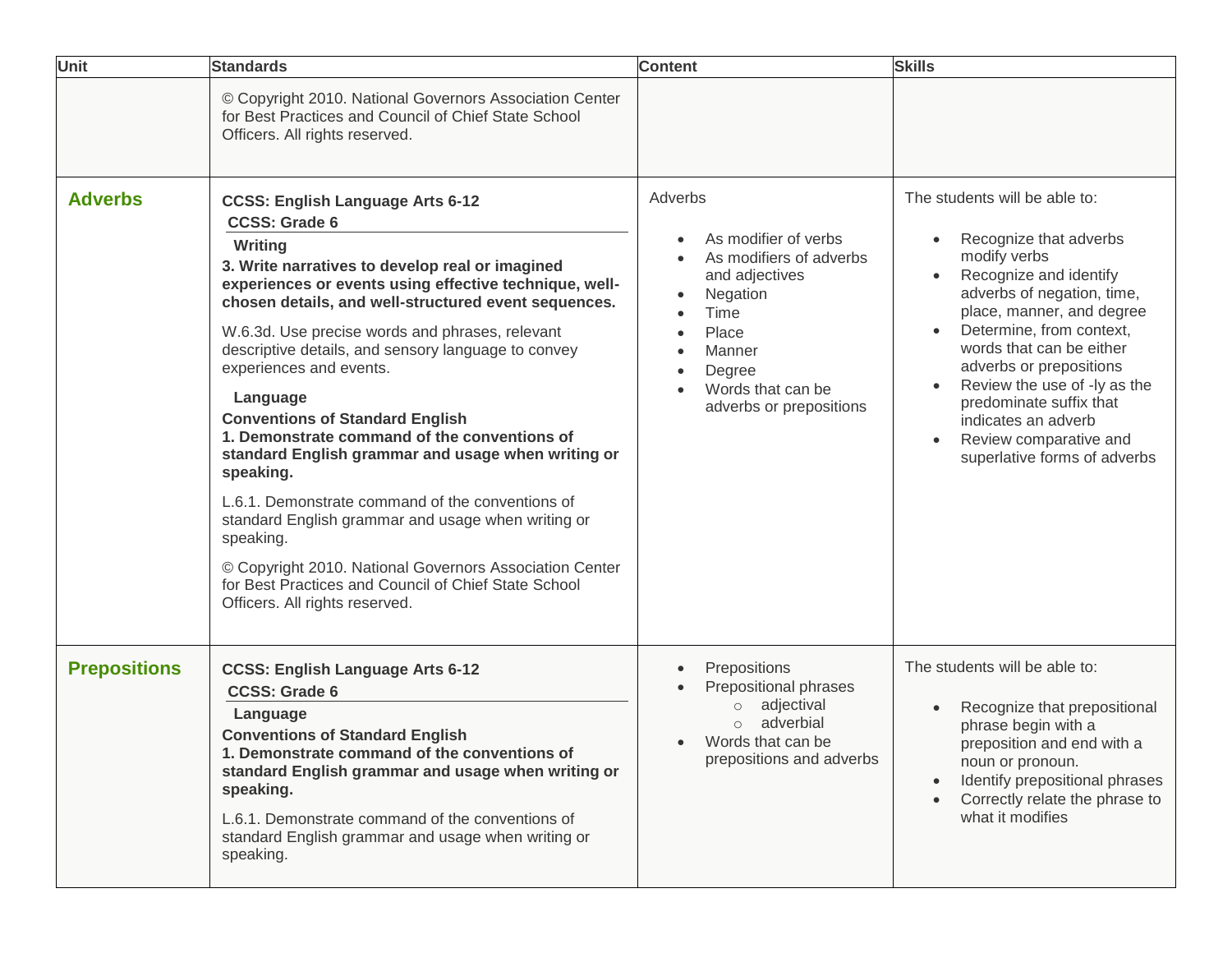| <b>Unit</b>         | <b>Standards</b>                                                                                                                                                                                                                                                                                                                                                                                                                                                                                                                                                                                                                                                                                                                                                                                                                                                    | <b>Content</b>                                                                                                                                                                                                                             | <b>Skills</b>                                                                                                                                                                                                                                                                                                                                                                                                       |
|---------------------|---------------------------------------------------------------------------------------------------------------------------------------------------------------------------------------------------------------------------------------------------------------------------------------------------------------------------------------------------------------------------------------------------------------------------------------------------------------------------------------------------------------------------------------------------------------------------------------------------------------------------------------------------------------------------------------------------------------------------------------------------------------------------------------------------------------------------------------------------------------------|--------------------------------------------------------------------------------------------------------------------------------------------------------------------------------------------------------------------------------------------|---------------------------------------------------------------------------------------------------------------------------------------------------------------------------------------------------------------------------------------------------------------------------------------------------------------------------------------------------------------------------------------------------------------------|
|                     | © Copyright 2010. National Governors Association Center<br>for Best Practices and Council of Chief State School<br>Officers. All rights reserved.                                                                                                                                                                                                                                                                                                                                                                                                                                                                                                                                                                                                                                                                                                                   |                                                                                                                                                                                                                                            | Recognize prepositional<br>phrases as adjectival or<br>adverbial.                                                                                                                                                                                                                                                                                                                                                   |
| <b>Pronouns</b>     | <b>CCSS: English Language Arts 6-12</b><br><b>CCSS: Grade 6</b><br>Language<br><b>Conventions of Standard English</b><br>1. Demonstrate command of the conventions of<br>standard English grammar and usage when writing or<br>speaking.<br>L.6.1a. Ensure that pronouns are in the proper case<br>(subjective, objective, possessive).<br>L.6.1b. Use intensive pronouns (e.g., myself, ourselves).<br>L.6.1c. Recognize and correct inappropriate shifts in<br>pronoun number and person.*<br>L.6.1d. Recognize and correct vague pronouns (i.e., ones<br>with unclear or ambiguous antecedents).*<br><b>Language Progressive Skills</b><br>L.3.1f. Ensure subject-verb and pronoun-antecedent<br>agreement.<br>© Copyright 2010. National Governors Association Center<br>for Best Practices and Council of Chief State School<br>Officers. All rights reserved. | Personal (number and<br>gender)<br>Agreement<br>Antecedents<br>Intensive/reflexive<br>Subject<br>Objective (direct/indirect)<br>Possessive<br>Pronouns in contractions<br>Demonstrative<br>Interrogative<br>Indefinite<br>Double negatives | The students will be able to:<br>Recognize that pronouns are<br>in proper case (subjective-<br>objective-possessive)<br>Recognize and use<br>intensive/reflexive pronouns<br>Recognize and correct<br>inappropriate shifts in<br>pronoun number and person<br>Recognize and correct vague<br>pronouns<br>Recognize pronouns as<br>$\bullet$<br>antecedents<br>Recognize demonstrative<br>and interrogative pronouns |
| <b>Conjunctions</b> | <b>CCSS: English Language Arts 6-12</b><br><b>CCSS: Grade 6</b><br>Language<br><b>Conventions of Standard English</b><br>1. Demonstrate command of the conventions of<br>standard English grammar and usage when writing or<br>speaking.                                                                                                                                                                                                                                                                                                                                                                                                                                                                                                                                                                                                                            | Coordinating<br>conjunctions<br>Subordinating<br>conjunctions                                                                                                                                                                              | The students will be able to:<br>Use conjunctions to create<br>compound and complex<br>sentences.<br>Insert a comma to separate<br>the conjunction from the<br>independent clause.                                                                                                                                                                                                                                  |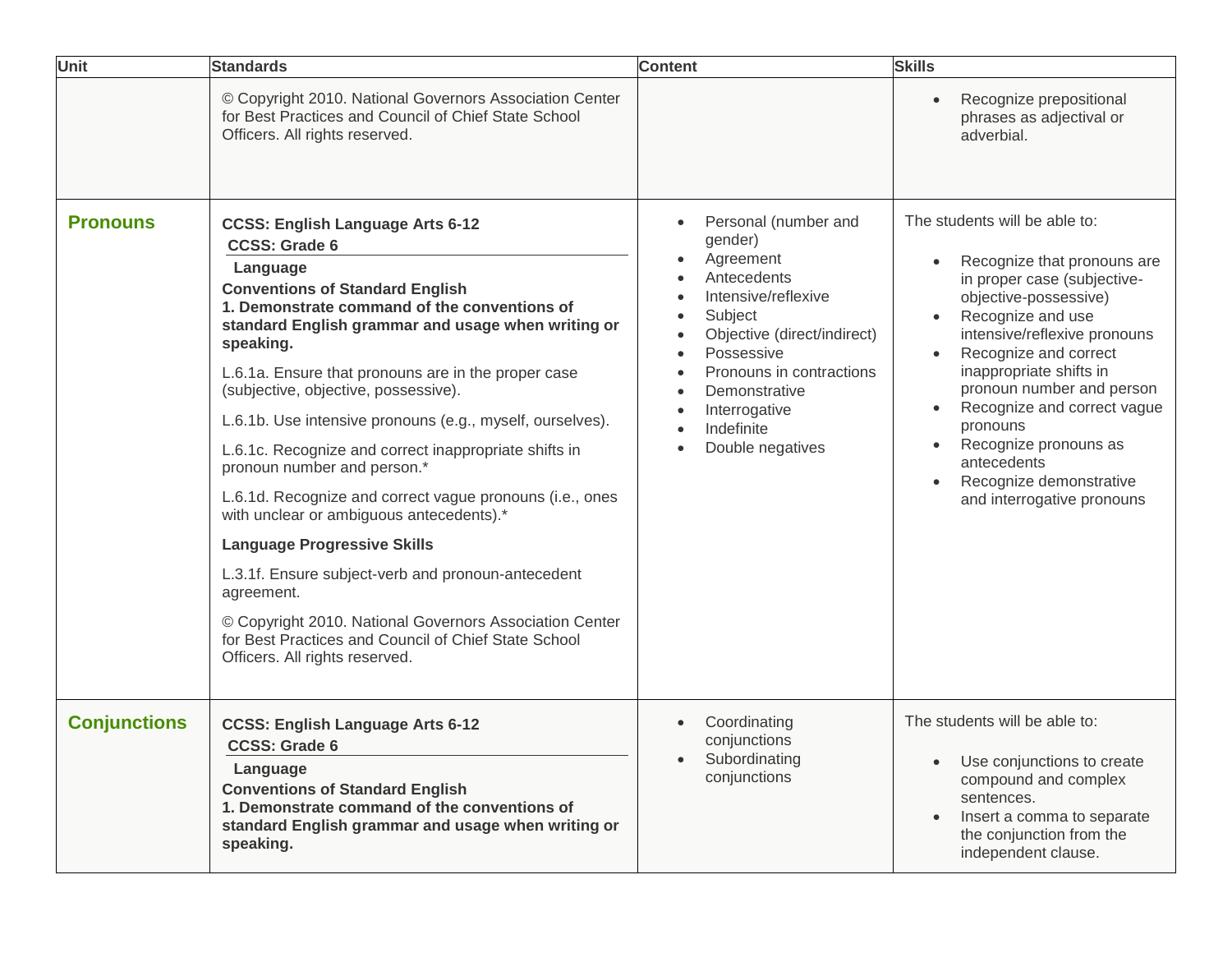| <b>Unit</b>                       | <b>Standards</b>                                                                                                                                                                                                                                                                                                                                                                                                                                                                                                     | <b>Content</b>                                                                                                                                                                                                                                                                                                                                                | <b>Skills</b>                                                                                                                                                                                                                                                                                                                                           |
|-----------------------------------|----------------------------------------------------------------------------------------------------------------------------------------------------------------------------------------------------------------------------------------------------------------------------------------------------------------------------------------------------------------------------------------------------------------------------------------------------------------------------------------------------------------------|---------------------------------------------------------------------------------------------------------------------------------------------------------------------------------------------------------------------------------------------------------------------------------------------------------------------------------------------------------------|---------------------------------------------------------------------------------------------------------------------------------------------------------------------------------------------------------------------------------------------------------------------------------------------------------------------------------------------------------|
|                                   | L.6.1. Demonstrate command of the conventions of<br>standard English grammar and usage when writing or<br>speaking.<br>© Copyright 2010. National Governors Association Center<br>for Best Practices and Council of Chief State School<br>Officers. All rights reserved.                                                                                                                                                                                                                                             |                                                                                                                                                                                                                                                                                                                                                               | Punctuate a complex<br>$\bullet$<br>sentence correctly.<br>Recognize conjunctions.<br>$\bullet$                                                                                                                                                                                                                                                         |
| <b>Interjections</b>              | <b>CCSS: English Language Arts 6-12</b><br><b>CCSS: Grade 6</b><br>Language<br><b>Conventions of Standard English</b><br>1. Demonstrate command of the conventions of<br>standard English grammar and usage when writing or<br>speaking.<br>L.6.1. Demonstrate command of the conventions of<br>standard English grammar and usage when writing or<br>speaking.<br>© Copyright 2010. National Governors Association Center<br>for Best Practices and Council of Chief State School<br>Officers. All rights reserved. | Interjections<br>$\bullet$                                                                                                                                                                                                                                                                                                                                    | The students will be able to:<br>identify interjections<br>$\bullet$<br>Punctuate interjections<br>correctly<br>Use interjections to help<br>$\bullet$<br>improve voice                                                                                                                                                                                 |
| <b>Punctuating</b><br>with Commas | <b>CCSS: English Language Arts 6-12</b><br><b>CCSS: Grade 6</b><br>Language<br>2. Demonstrate command of the conventions of<br>standard English capitalization, punctuation, and<br>spelling when writing.<br>L.6.2. Demonstrate command of the conventions of<br>standard English capitalization, punctuation, and spelling<br>when writing.<br>L.6.2a. Use punctuation (commas, parentheses, dashes)<br>to set off nonrestrictive/parenthetical elements.*<br><b>Language Progressive Skills</b>                   | Commas in a series<br>$\bullet$<br>(including the Oxford<br>comma)<br>Commas in a friendly<br>$\bullet$<br>letter<br>Commas in an address<br>Commas in dates<br>$\bullet$<br>Comma before<br>conjunction in compound<br>sentences<br>Comma in the title of a<br>$\bullet$<br>person<br>Comma to separate<br>$\bullet$<br>speaker tag from written<br>dialogue | The students will be able to:<br>Review commas in a series,<br>a friendly letter, an address,<br>dates, and before<br>conjunctions in compound<br>sentences.<br>Use a comma in the title of a<br>person.<br>Use a comma to separate<br>$\bullet$<br>speaker tag from written<br>dialogue.<br>Use a comma to set off a<br>$\bullet$<br>direct quotations |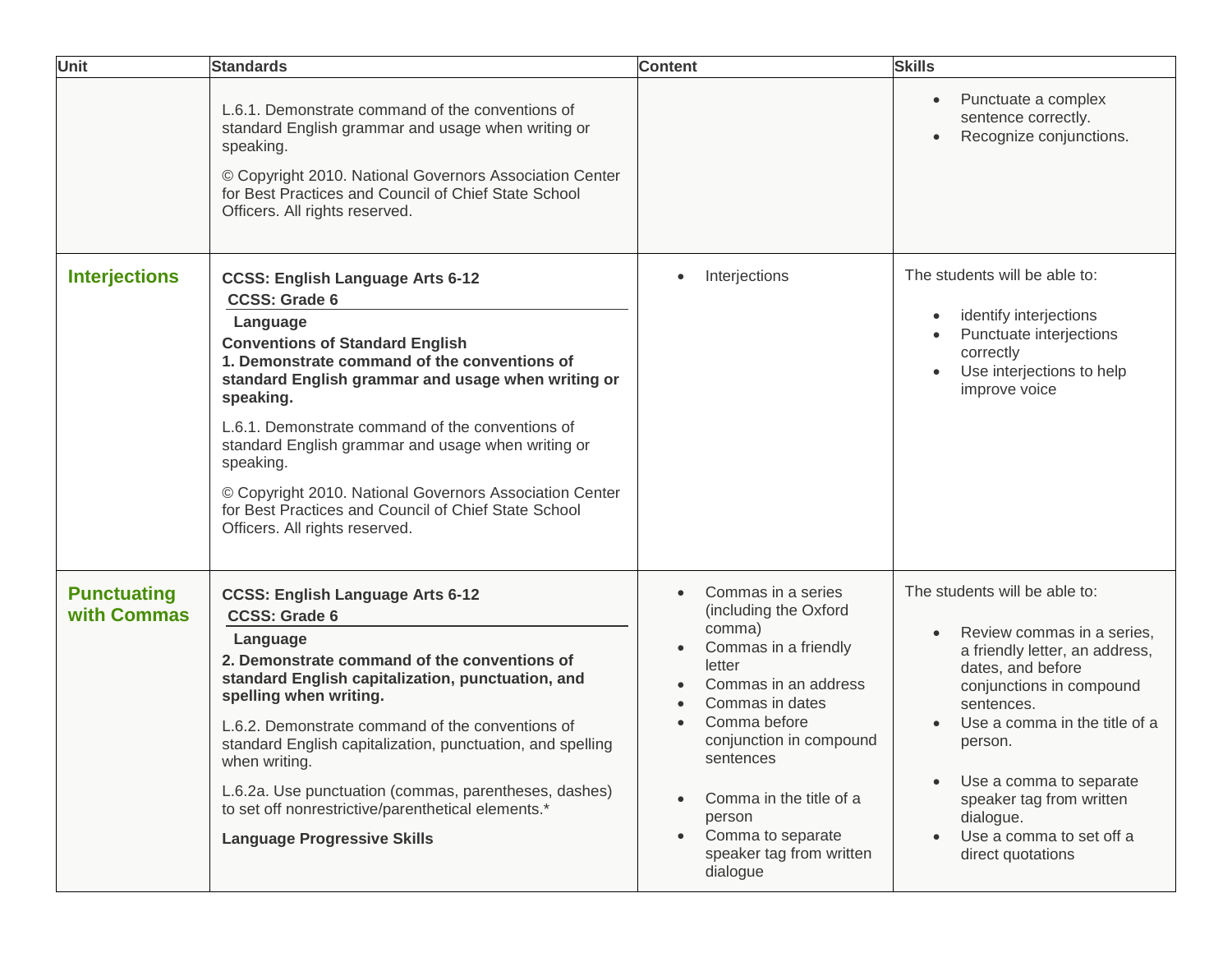| <b>Unit</b>                           | <b>Standards</b>                                                                                                                                                                                                                                                                                                                                                                                                                                                                                                                                               | <b>Content</b>                                                                                                                                                                                                                                                                                                                                                                                                                                                                                  | <b>Skills</b>                                                                                                                                                                                                                                                                                                                                                                                                                                                                           |
|---------------------------------------|----------------------------------------------------------------------------------------------------------------------------------------------------------------------------------------------------------------------------------------------------------------------------------------------------------------------------------------------------------------------------------------------------------------------------------------------------------------------------------------------------------------------------------------------------------------|-------------------------------------------------------------------------------------------------------------------------------------------------------------------------------------------------------------------------------------------------------------------------------------------------------------------------------------------------------------------------------------------------------------------------------------------------------------------------------------------------|-----------------------------------------------------------------------------------------------------------------------------------------------------------------------------------------------------------------------------------------------------------------------------------------------------------------------------------------------------------------------------------------------------------------------------------------------------------------------------------------|
|                                       | L.4.1f. Produce complete sentences, recognizing and<br>correcting inappropriate fragments and run-ons.<br>L.4.3b. Choose punctuation for effect.<br>L.5.2a. Use punctuation to separate items in a series.<br>© Copyright 2010. National Governors Association Center<br>for Best Practices and Council of Chief State School<br>Officers. All rights reserved.                                                                                                                                                                                                | Comma to set off a direct<br>$\bullet$<br>quotations<br>Commas in appositive<br>phrases<br>Comma following an<br>$\bullet$<br>introductory word or<br>phrase<br>Commas to set off a<br>nonrestrictive clause or<br>phrase<br>Commas to separate<br>$\bullet$<br>subordinate clauses at<br>the beginning of a<br>sentence<br>Commas to separate 2<br>equal adjectives<br>Commas to separate<br>contrasting elements at<br>the end of a sentence<br>Comma to separate "too"<br>when it means also | Use commas in appositive<br>$\bullet$<br>phrases.<br>Use a comma following and<br>$\bullet$<br>introductory word or phrase.<br>Use commas to set off an<br>nonrestrictive clause or<br>phrase.<br>Use commas to separate<br>subordinate clauses at the<br>beginning of a sentence.<br>Use commas to separate 2<br>equal adjectives.<br>Use commas to separate<br>$\bullet$<br>contrasting elements at the<br>end of a sentence.<br>Use a comma to separate<br>"too" when it means also. |
| <b>Punctuating</b><br><b>Dialogue</b> | <b>CCSS: English Language Arts 6-12</b><br><b>CCSS: Grade 6</b><br>Language<br><b>Conventions of Standard English</b><br>1. Demonstrate command of the conventions of<br>standard English grammar and usage when writing or<br>speaking.<br>L.6.1. Demonstrate command of the conventions of<br>standard English grammar and usage when writing or<br>speaking.<br>L.6.1e. Recognize variations from standard English in their<br>own and others' writing and speaking, and identify and use<br>strategies to improve expression in conventional<br>language.* | Speaker tag vs. dialogue<br>$\bullet$<br>Correct punctuation<br>Divided dialogue<br>$\bullet$<br>Paragraph indentation<br>$\bullet$<br>Synonyms for said<br>Placement of quotation<br>marks<br>Correct capitalization<br>$\bullet$                                                                                                                                                                                                                                                              | The students will be able to:<br>Distinguish between the<br>speaker tag and dialogue<br>Use correct punctuation in<br>dialogue, including the type<br>and placement within<br>quotations<br>Use quotation marks around<br>$\bullet$<br>each part of divided dialogue<br>Indent a new paragraph<br>every time speaker changes<br>Use synonyms for the word<br>"said"<br>Place quotation marks<br>around dialogue correctly                                                               |